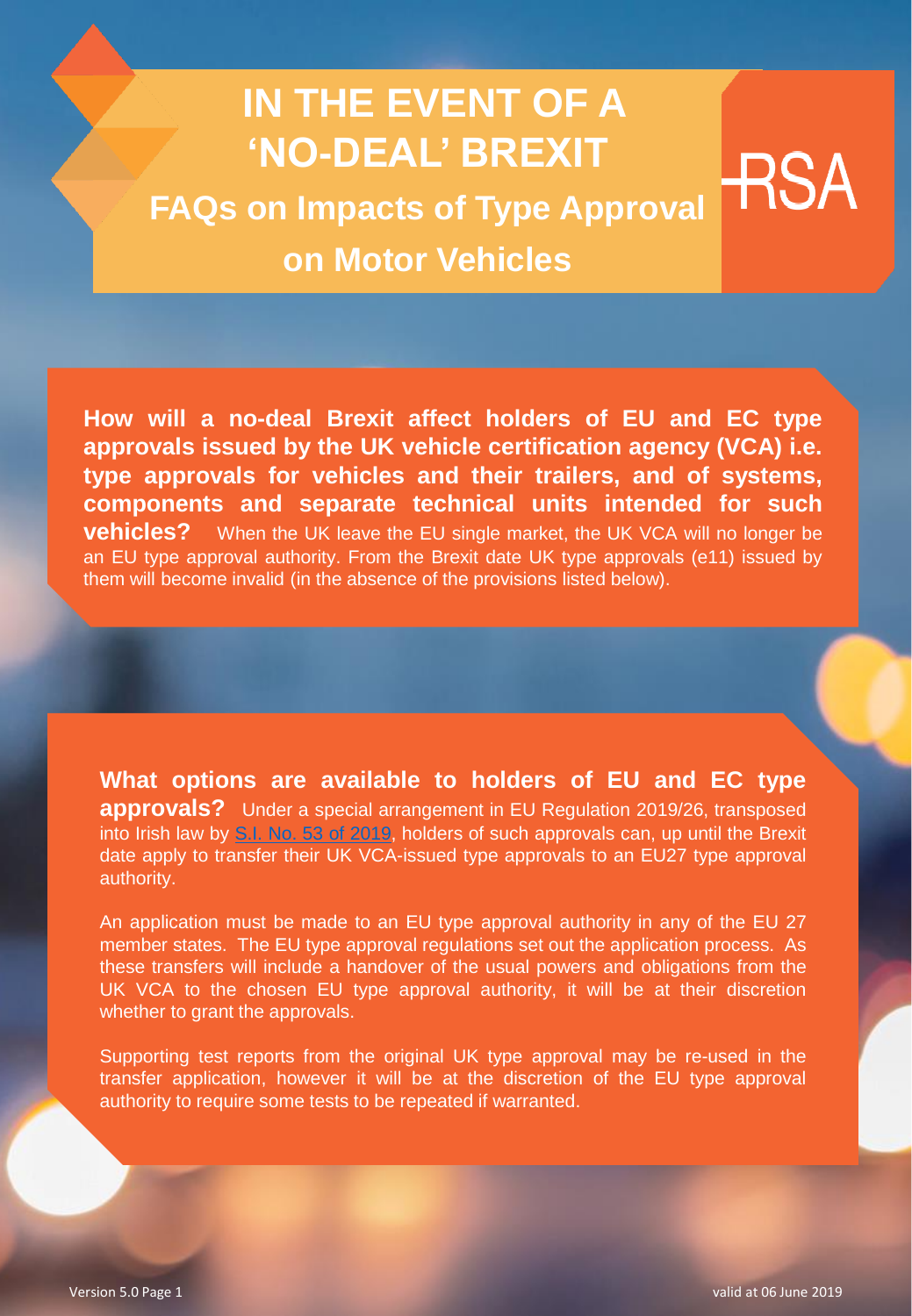#### **What about vehicles in stock in Ireland post BREXIT?**

- Vehicles that have certificate of conformity (CoC) based on a VCA-issued type approval (e11), and a transfer of type approval authority was not made before the date that Brexit occurred, EU law does not allow for the placing on the market or registration of vehicle stock after this date. Therefore, that vehicle stock cannot be registered in Ireland.
- *For current production lines*, if an application has been made to transfer type approval to an EU27 type approval authority and the vehicles have been placed on the market by the manufacturer - both before the Brexit date, those vehicles can be registered and entered into service after the Brexit date..
- *Vehicle stock with e11 approvals that no longer form part of a current production line*, and that have been placed on the market prior to the Brexit date and that are intended to be registered in the state after Brexit. Taking into account all of the provisions of EU Regulation 2019/26, registration of these vehicles will be possible after the date of Brexit, subject to meeting the following criteria:
	- that they meet the required technical standards
	- assurance has been provided from an EU27 type approval authority that they have committed to fully assume the UK type approval authority's aftermarket roles and responsibilities with respect to these vehicles.

A definition for '*placing on the market'* is provided at the end of this note.

**Will it be possible to apply for end of series (EOS) derogation for vehicles whose CoC's became invalid?** Derogations are only available under the circumstances described in EU type approval law i.e. the introduction of new technical standards. It does not permit the granting of derogations for CoC's that have become invalid due to Brexit.

### **After a 'no deal Brexit' how would the supply and use of vehicle systems, components and separate technical units be effected?**

The supply of UK type approved products in the Irish market will be limited to those products where manufacturers availed of the transfer option described above under EU Regulation 2019/26 and which were placed on the market before the Brexit date. This may change if a bilateral agreement was reached between the EU and UK.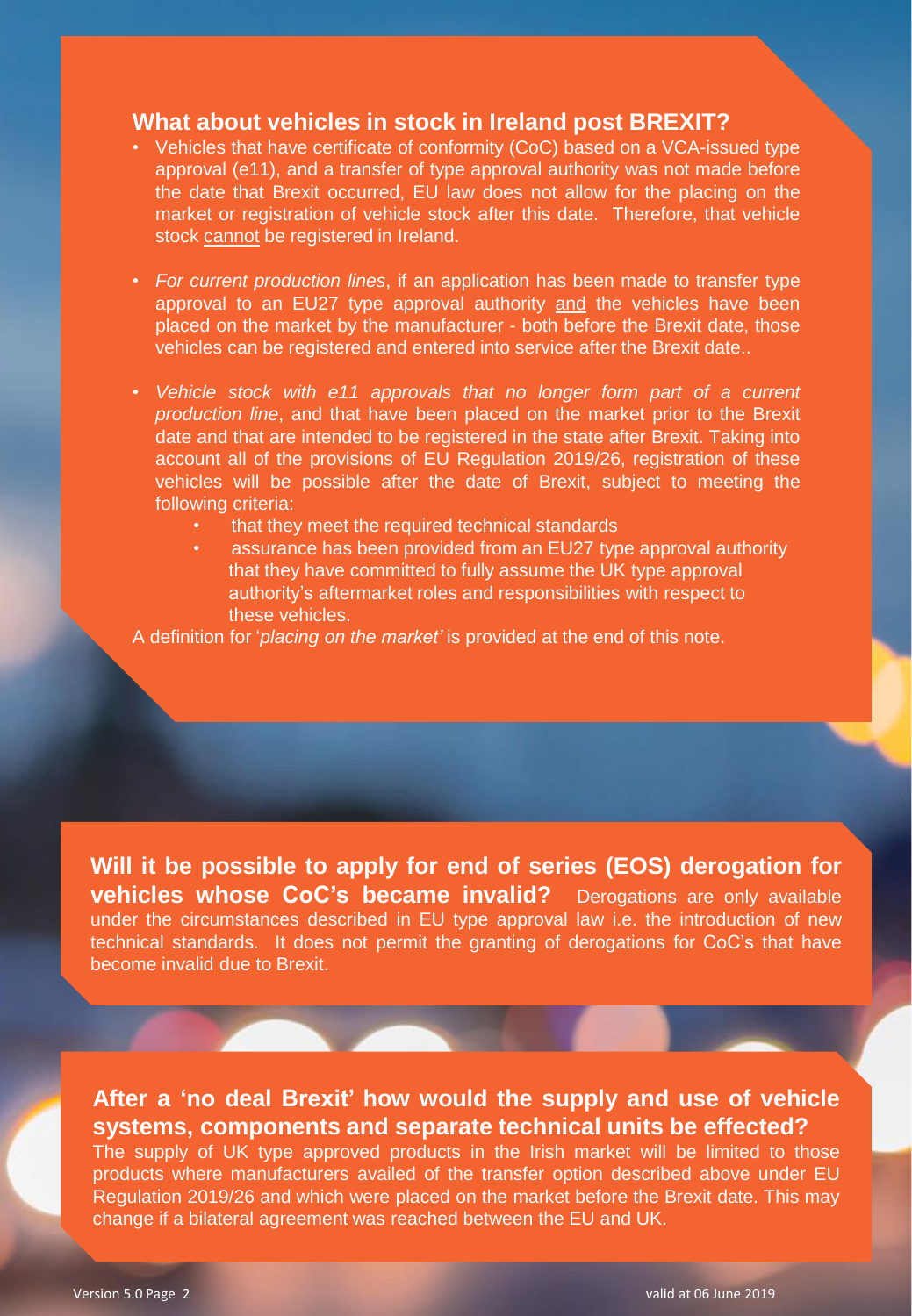#### **How may a 'no deal Brexit' affect multi-stage builds and incomplete vehicles?**

*Multi stage vehicles* built in several stages may include two or more stages of bodybuilding before becoming a completed vehicle. The Irish bodybuilding industry would typically use the national small series type approval (NSSTA) path in order to obtain approval for the completed vehicles.

*Incomplete vehicles* produced on the basis of a UK VCA-issued (e11) type approval: Under EU law these CoC's for incomplete vehicles will actually become invalid after the UK exit the single market. Therefore, obtaining a NSSTA through NSAI for the completed vehicles after the Brexit date is not likely to be possible under the EU law unless type-approval for the incomplete stage has transferred to an EU27 type approval authority before the Brexit date and the incomplete vehicle product has been placed on the market before this date (or a transfer application has been made to an EU27 type approval authority before the Brexit date and the incomplete vehicle product has been placed on the market before this date).

**Will there be mutual recognition of NSSTAs and IVAs between Ireland and the UK for manufacturers of small series vehicles?** Under EU law mutual recognition of national approval schemes is only permissible between EU member states.

However, Article 36 of the EU type approval Directive (2007/46/EC) allows for the possibility of a bilateral agreement between the EU and the UK as a 'third country' in the future and could apply to vehicles or components or both.

#### **Acceptance of individual vehicle approvals (IVAs)**

- Up to the Brexit date, IVAs from UK could be recognised by NSAI under the mutual recognition agreement subject to all tests being completed before that date.
- After the Brexit date, IVAs from UK could not be recognised as the mutual recognition would cease to have effect. An IVA would need to be applied for from NSAI.